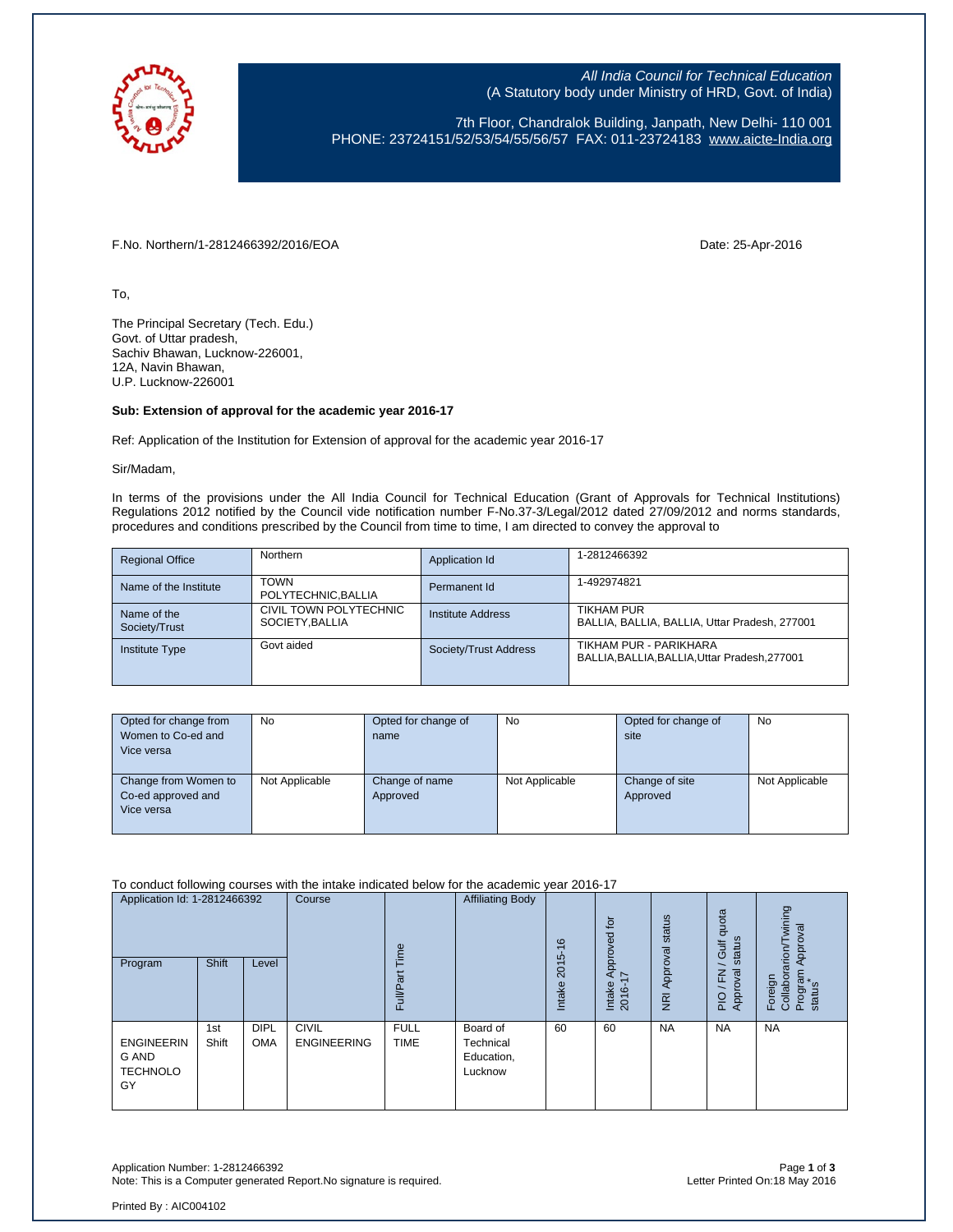

## All India Council for Technical Education (A Statutory body under Ministry of HRD, Govt. of India)

7th Floor, Chandralok Building, Janpath, New Delhi- 110 001 PHONE: 23724151/52/53/54/55/56/57 FAX: 011-23724183 [www.aicte-India.org](http://www.aicte-india.org/)

| <b>ENGINEERIN</b><br><b>G AND</b><br><b>TECHNOLO</b><br>GY | 1st<br>Shift | <b>DIPL</b><br><b>OMA</b> | <b>ELECTRICAL</b><br><b>ENGINEERING</b>                                                       | <b>FULL</b><br><b>TIME</b> | Board of<br>Technical<br>Education,<br>Lucknow | 60 | 60 | <b>NA</b> | <b>NA</b> | <b>NA</b> |
|------------------------------------------------------------|--------------|---------------------------|-----------------------------------------------------------------------------------------------|----------------------------|------------------------------------------------|----|----|-----------|-----------|-----------|
| <b>ENGINEERIN</b><br><b>G AND</b><br><b>TECHNOLO</b><br>GY | 1st<br>Shift | <b>DIPL</b><br><b>OMA</b> | <b>MECHANICAL</b><br><b>ENGINEERING</b><br>(AUTO)                                             | <b>FULL</b><br><b>TIME</b> | Board of<br>Technical<br>Education,<br>Lucknow | 60 | 60 | <b>NA</b> | <b>NA</b> | <b>NA</b> |
| <b>ENGINEERIN</b><br><b>G AND</b><br><b>TECHNOLO</b><br>GY | 1st<br>Shift | <b>DIPL</b><br><b>OMA</b> | <b>MECHANICAL</b><br><b>ENGINEERING</b><br>(PROD)                                             | <b>FULL</b><br><b>TIME</b> | Board of<br>Technical<br>Education,<br>Lucknow | 60 | 60 | <b>NA</b> | <b>NA</b> | <b>NA</b> |
| <b>ENGINEERIN</b><br><b>G AND</b><br><b>TECHNOLO</b><br>GY | 2nd<br>Shift | <b>DIPL</b><br><b>OMA</b> | <b>CIVIL</b><br><b>ENGINEERING</b><br>(2 SHIFT)                                               | <b>FULL</b><br><b>TIME</b> | Board of<br>Technical<br>Education,<br>Lucknow | 60 | 60 | <b>NA</b> | <b>NA</b> | <b>NA</b> |
| <b>ENGINEERIN</b><br><b>G AND</b><br><b>TECHNOLO</b><br>GY | 2nd<br>Shift | <b>DIPL</b><br><b>OMA</b> | <b>ELECTRICAL</b><br><b>ENGINEERING</b>                                                       | <b>FULL</b><br><b>TIME</b> | Board of<br>Technical<br>Education,<br>Lucknow | 60 | 60 | <b>NA</b> | <b>NA</b> | <b>NA</b> |
| <b>ENGINEERIN</b><br><b>G AND</b><br><b>TECHNOLO</b><br>GY | 2nd<br>Shift | <b>DIPL</b><br><b>OMA</b> | <b>MECHANICAL</b><br><b>ENGINEERING</b><br>(AUTO)                                             | <b>FULL</b><br><b>TIME</b> | Board of<br>Technical<br>Education,<br>Lucknow | 60 | 60 | <b>NA</b> | <b>NA</b> | <b>NA</b> |
| <b>ENGINEERIN</b><br><b>G AND</b><br><b>TECHNOLO</b><br>GY | 2nd<br>Shift | <b>DIPL</b><br><b>OMA</b> | <b>MECHANICAL</b><br><b>ENGINEERING</b><br>(PROD)                                             | <b>FULL</b><br><b>TIME</b> | Board of<br>Technical<br>Education,<br>Lucknow | 60 | 60 | <b>NA</b> | <b>NA</b> | <b>NA</b> |
| MANAGEME<br><b>NT</b>                                      | 1st<br>Shift | <b>DIPL</b><br><b>OMA</b> | <b>MODERN</b><br><b>OFFICE</b><br>MANAGEMENT<br><b>AND</b><br>SECRETARIAL<br><b>PRACTICES</b> | <b>FULL</b><br><b>TIME</b> | Board of<br>Technical<br>Education,<br>Lucknow | 60 | 60 | <b>NA</b> | <b>NA</b> | <b>NA</b> |

The above mentioned approval is subject to the condition that TOWN POLYTECHNIC,BALLIA shall follow and adhere to the Regulations, guidelines and directions issued by AICTE from time to time and the undertaking / affidavit given by the institution along with the application submitted by the institution on portal.

Course(s) Applied for Closure by the Institute for the AY 2016-17:

|         | Application Id: 1-2812466392 |       |  | <b>Full/Part Time</b> | <b>Affiliating Body</b> | Course Closure Status |
|---------|------------------------------|-------|--|-----------------------|-------------------------|-----------------------|
| Program | Shift                        | Level |  |                       |                         |                       |